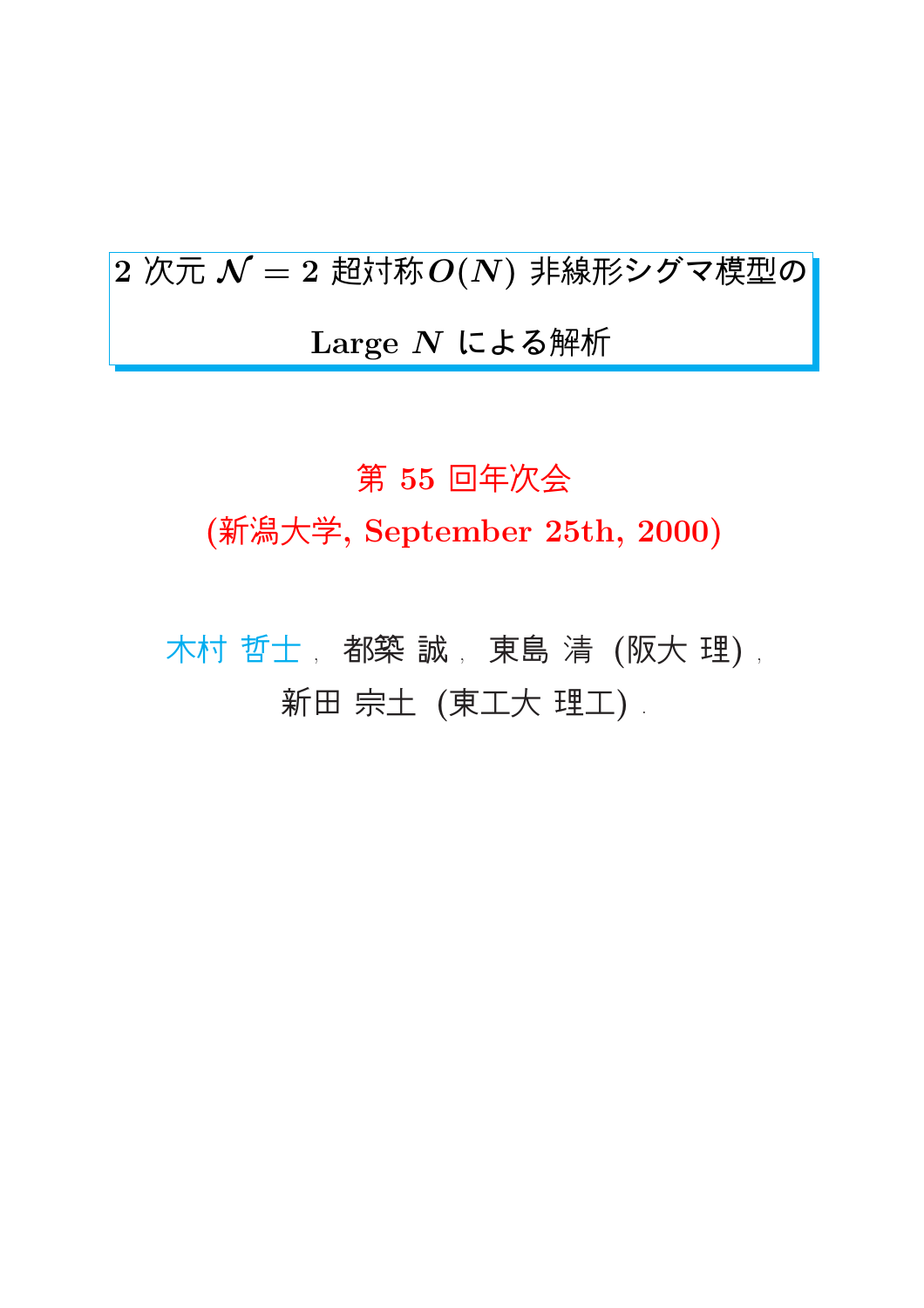Quadric Surface

$$
Q^{N-2}(\mathbb{C})\ =\ \frac{SO(N)}{SO(N-2)\times U(1)}
$$

$$
\mathcal{L} = \int \! d^4 \theta \ K(\varphi_i, \varphi_i^{\dagger})
$$
  

$$
K(\varphi_i, \varphi_i^{\dagger}) = c \log \left\{ 1 + \varphi_i^{\dagger} \varphi_i + \frac{1}{4} (\varphi_i^{\dagger})^2 (\varphi_i)^2 \right\}
$$

 $\varphi_i:$  Dynamical chiral superfields

$$
\mathcal{L} = \int d^4\theta \{ \Phi_i^{\dagger} \Phi_i e^{2V} - cV \} + \left( \int d^2\theta \, \Phi_0 \Phi_i^2 + \text{h.c.} \right)
$$

$$
\Phi_i
$$
: Dynamical chiral superfields  
\n $V$ : Auxiliary vector superfield  
\n $\Phi_0$ : Auxiliary chiral superfield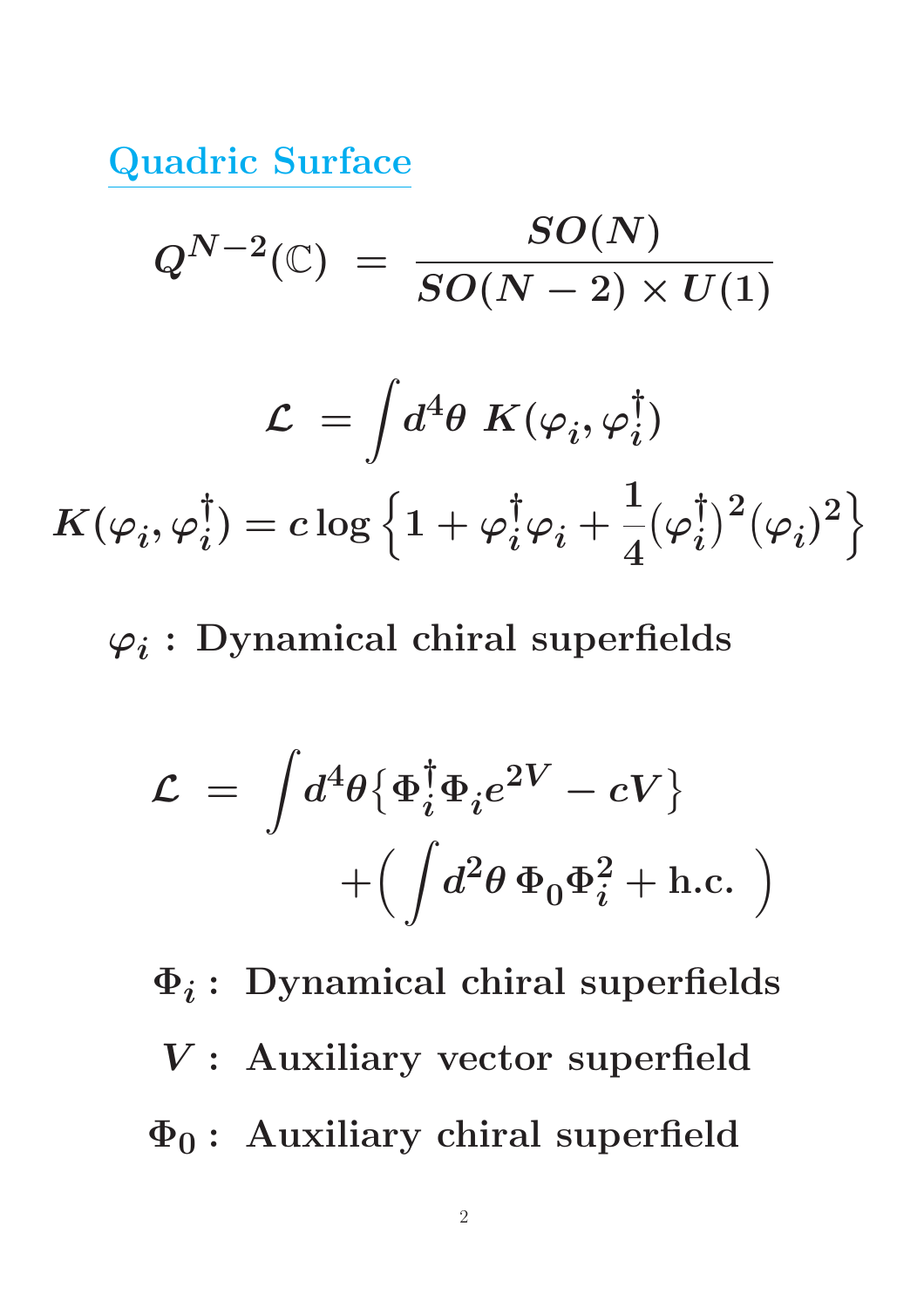# Symmetry

local (gauged)  $U(1)$  symmetry

$$
\begin{array}{rcl} \Phi_i & \rightarrow & e^{i\alpha(x)}\Phi_i \; , \\[2mm] \Phi_0 & \rightarrow & e^{-2i\alpha(x)}\Phi_0 \; . \end{array}
$$

global  $U(1)$  symmetry

$$
\begin{array}{rcl}\n\Phi_i(\theta) & \rightarrow & \Phi_i(e^{i\alpha}\theta) ,\\ \n\Phi_0(\theta) & \rightarrow & e^{2i\alpha}\Phi_0(e^{i\alpha}\theta) ,\\ \n\lambda & \rightarrow & e^{i\alpha}\lambda \ .\n\end{array}
$$

global chiral  $U(1)$  symmetry

$$
\psi_i\;\;\rightarrow\;\;e^{i\gamma_3\alpha}\psi_i\;,\\ (M-i\gamma_3N)\;\;\rightarrow\;\;e^{-2i\gamma_3\alpha}(M-i\gamma_3N)\;.
$$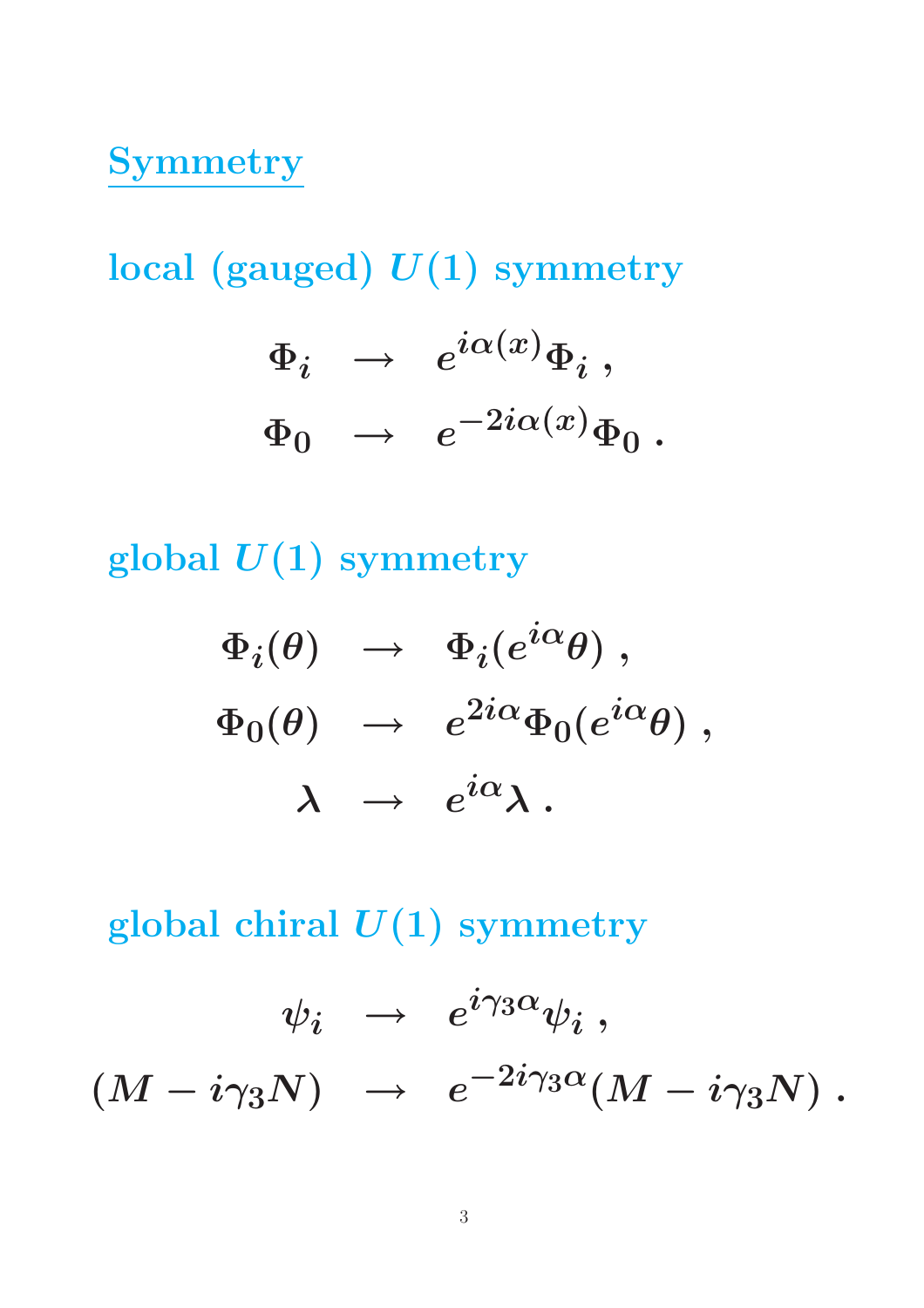Effective Potential

•  $SO(N)$  fields  $\Phi_i$   $\xi \triangleq \zeta$  Integrate Out ⇒ 補助場 Φ0, V の有効理論を構成 • Large N Leading Term を Pick Up

 $\Rightarrow N \rightarrow \infty$  で牛き残る理論

#### Vacua

Keywords

- $\bullet \mathcal{N}=2$  Supersymmetric
- IR-Divergence Free  $\Rightarrow$  Mass Gap
- $SO(N)$  Symmetric  $\Rightarrow$   $\langle \Phi_i \rangle = 0$
- Stable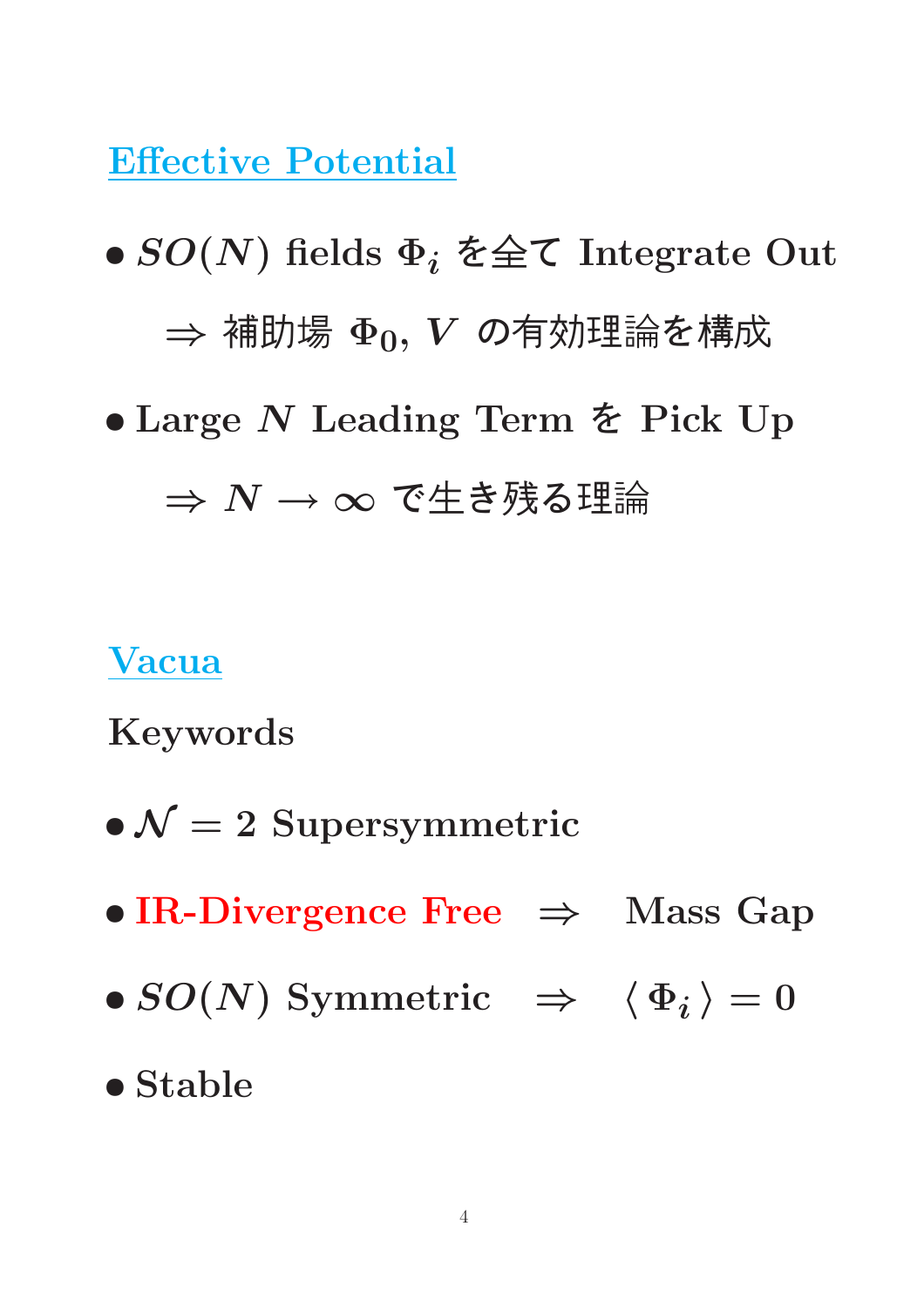Schwinger Phase

 $SO(N)$  vector fields  $\Phi_i$ (perturbative) (non-perturbative)  $massless \Rightarrow massive : m$ 

Auxiliary fields  $\Phi_0$ , V (perturbative) (non-perturbative)  $massless \Rightarrow$  massive : 2m

$$
\bullet\;\langle\,V\,\rangle=m:\Xi\!\!\!\!\!\!/ \;\bar{\!\!\text{I\hspace{-1.2mm}E}}\,\sigma\text{\hbox{\small$\ddot{\hbox{\small$E$}}$}\,\bar{\!\!\text{I\hspace{-1.2mm}E}}\,
$$

- $\bullet$   $\Phi_0$  と  $V$  はそれぞれ独立に質量を獲得
- Schwinger mechanisim

⇒ massive gauge boson

Asymptotic Free !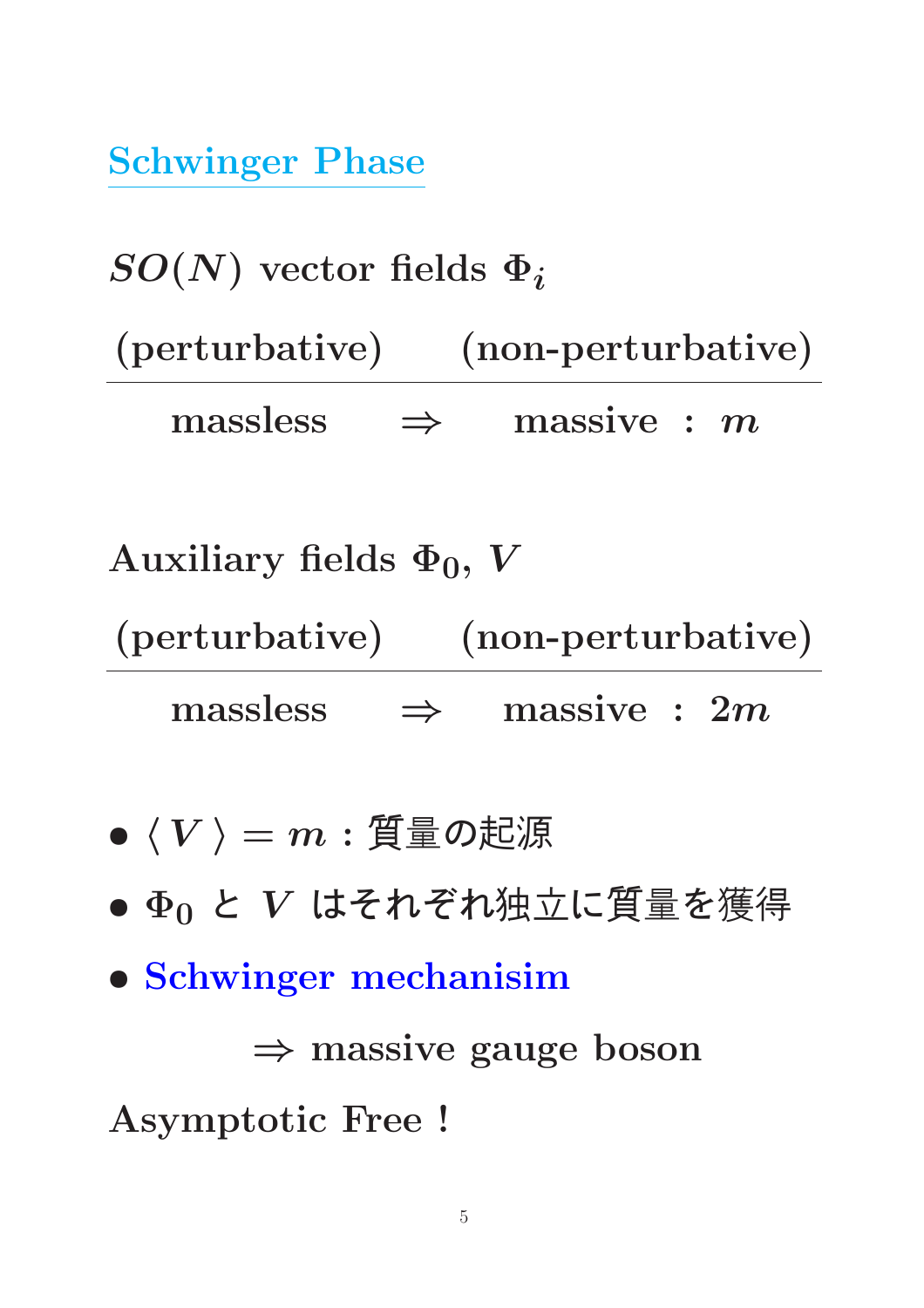Higgs Phase

 $SO(N)$  vector fields  $\Phi_i$ (perturbative) (non-perturbative)  $massless \Rightarrow massive : m$ 

Auxiliary fields  $\Phi_0$ , V (perturbative) (non-perturbative)  $massless \Rightarrow massive : 2m$ 

$$
\bullet\,\left<\,\Phi_0\,\right>=m : \widetilde{\mathrm{H}}\,\bar{\mathrm{\Xi}}\,\mathcal{O}
$$
起源

- $\Phi_0 \lt V$  の mixing で質量獲得
- Higgs mechanism

⇒ massive gauge boson

Asymptotic Free !